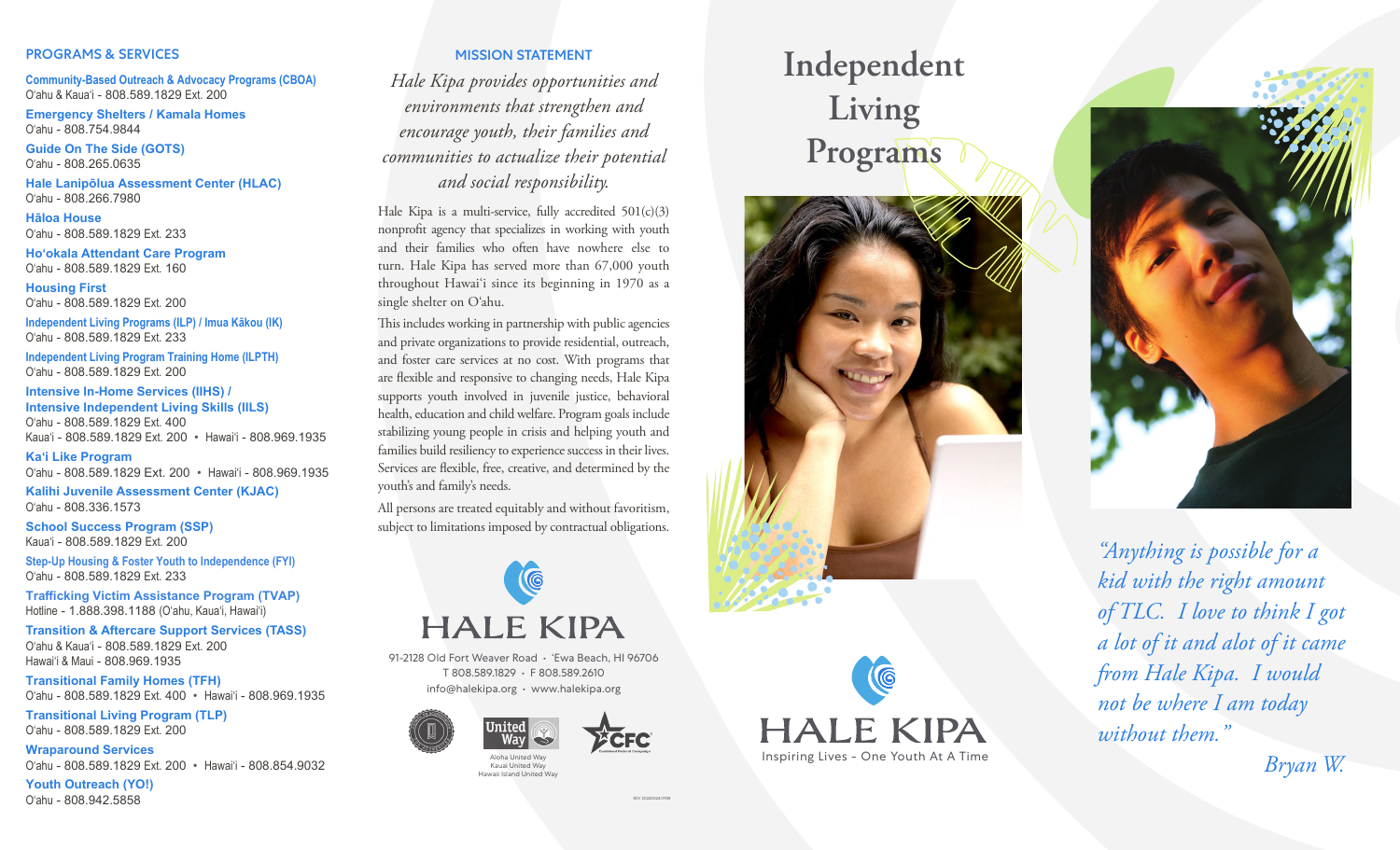#### Independent Living Programs

Hale Kipa's Independent Living Programs provide outreach services and residential programs for youth who are in or transitioning out of foster care, to prepare them for independent living. Services include skill building, higher education preparation and benefits, financial literacy, career exploration and employee readiness.

# Independent Living Program (ILP) **Outreach**

These services are for youth 12 through 27 who are learning soft skills and preparing for the transition out of care or learning to live after aging out of care.

Case Management provides individual support, assessment, skill building, and goal planning to assist youth and young adults in reaching their goals as they transition into adulthood and increase their independence.

#### Imua Kākou

Imua Kākou (moving forward together) is a voluntary program from the Hawaii Department of Human Services that extends the services of foster care to young adults who turned 18 while in foster care. Services are offered until age 21. Hale Kipa provides case management services for this program on O'ahu.

O'ahu – 808.589.1829 Ext. 233

#### Hāloa House

Hāloa House is a residential program overseen by a live-in Resident Advisor, that provides skill-building services to young women (ages

18 through 21) who were formerly in foster care or experienced homelessness to help them obtain education, employment and safe living arrangements.

O'ahu – 808.589.1829 Ext. 233

# Independent Living Program Training Home

Hale Kipa's Independent Living Program Training Home offers a home and skill-building services to youth or young men, ages 17 through 21, on parole or probation to help them obtain education, employment and safe living arrangements.

O'ahu – 808.589.1829 Ext. 200

## Step-Up Housing Program

Under the Family Unification Program, Step-Up Housing provides Housing Choice Vouchers to youth aging out of foster care. Housing assistance through Section 8 is awarded to young adults for a maximum of 36 months.

O'ahu – 808.589.1829 Ext. 233

#### Population and Eligibility Criteria

Youth in the Hawaii Department of Human Services and persons with urgent needs or in emergency situations are given priority for service.

Participants are eligible if they are between the ages of 18 and 21 and meet one of the following criteria:

• Turned 18 or older while in foster care in Hawai'i and emancipated or "aged out" of the system

• Participant was placed in legal guardianship or adopted at age 16 or older from foster care in Hawai'i

Participants must also meet at least one of the following criteria:

- Be working on completing a high school diploma, GED or equivalent, or
- Enrolled part or full-time in post-secondary education (college) or vocational school, or
- Participating in an employment program, or
- Working at least part-time, 80 hours a month, or
- Be identified as medically disabled

#### Admission Criteria

- Can function in community with minimal supervision
- Capable of employment
- Willing and able to participate in program activities
- No current drugs / alcohol use, violent behavior, criminal activity
- Not in psychiatric crisis

#### Discharge Criteria

- Completion of goals / program
- Lack of participation
- Major rule violations in residential setting
- Youth terminates services
- Youth ages out of program

#### Youth Responsibilities

- Maintain eligibility by participating in a qualifying activity
- Input into case plan
- Participate in program and make progress toward skill attainment and personal goals

## Services

- Assessment / Personal Planning
- Individual Support
- Group Skill Sessions
- Outreach Activities
- Advocacy and Referral
- Information and Referral
- Foster Family Support
- Resource Caregiver
- Housing

## Skill Building

- Time Management
- Vocation / Career Development
- Education / Higher Education
- Employment Readiness
- Money Management
- Social Skills / Personal
- House Management
- Cooking
- Clothing Care
- Transportation
- Health
- Leisure Time
- Community Resources
- Parenting